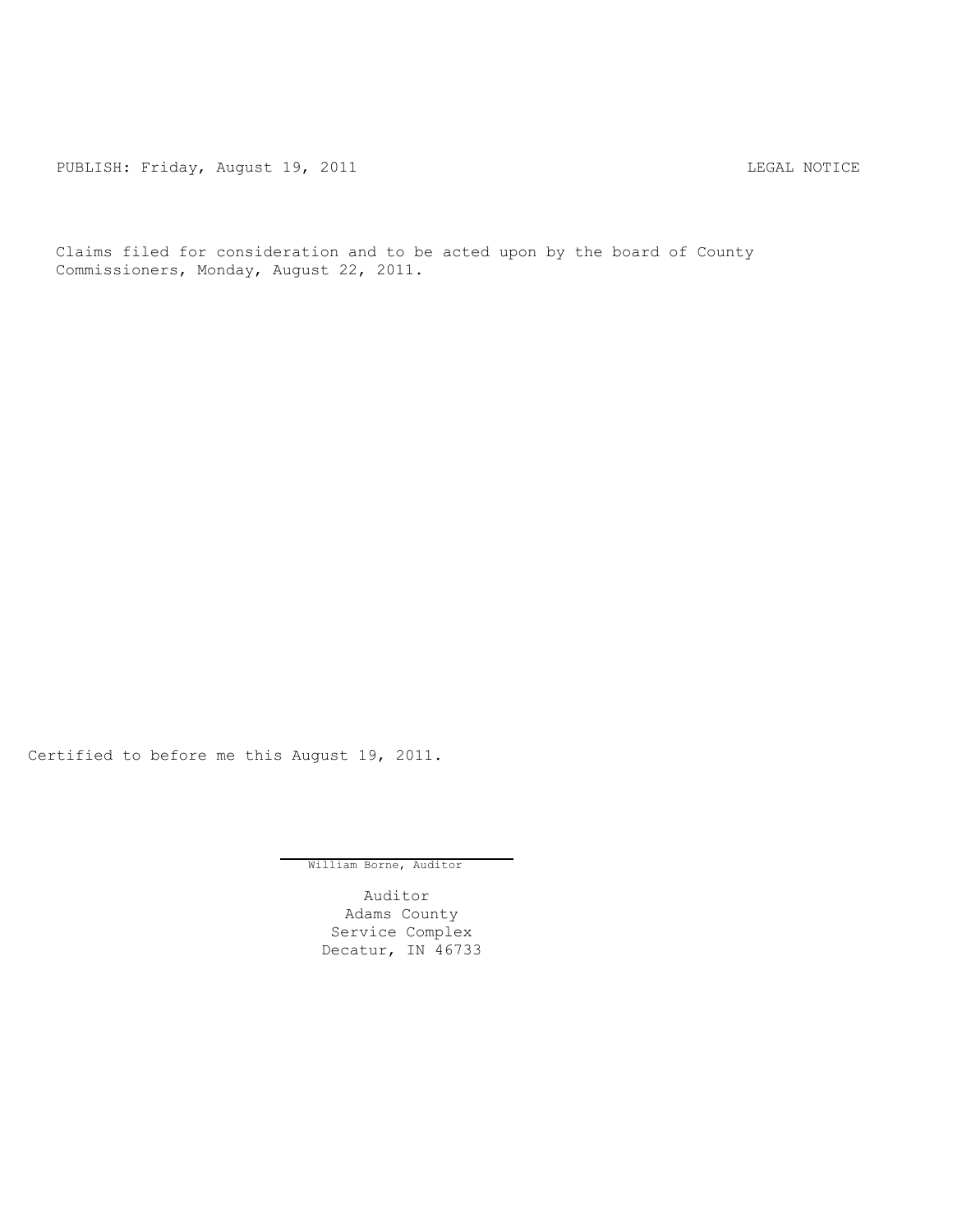

## **Claims Docket for Newspaper Adams County, Indiana**

## For Period: **7/12/2011** to **8/1/2011**

Date Claims to be Paid: **8/22/2011**

*313 W. Jefferson St. Decatur, IN 46733 (219) 724-2600*

| <b>Vendor</b>                   | <b>Amount</b> | <b>Vendor</b>                        | <b>Amount</b> |
|---------------------------------|---------------|--------------------------------------|---------------|
| <b>Adams County Auto Supply</b> | 86.48         | Adams Memorial Hospital              | 55,316.11     |
| <b>Adams County Treasurer</b>   | 440,034.07    | Indiana Michigan Power               | 4,160.61      |
| <b>Arnold Lumber Company</b>    | 105.56        | Baker And Sons Plumbing &            | 448.05        |
| Beam, Longest, And Neff         | 5,915.28      | Berne Ready Mix                      | 558.37        |
| Berne Tri-Weekly News           | 57.36         | Hoosier Blue Flame                   | 38.50         |
| <b>BSN</b> Sports               | 186.34        | Chet's Pest Control                  | 90.00         |
| Cintas Location #338            | 60.72         | City Of Decatur                      | 1,475.61      |
| Decatur True Value              | 570.77        | <b>Complete Printing Service</b>     | 466.90        |
| Courtesy Ford, Inc.             | 19.95         | Sigworth, Darrell W.                 | 15.00         |
| Decatur Daily Democrat          | 68.14         | Decatur Police Department            | 1,492.50      |
| Decatur Tire Center             | 444.14        | Maximus Consulting                   | 4,800.00      |
| Douglas L. Bauman               | 50.00         | Downing & Glancy Funeral Home        | 100.00        |
| Kiess, Duane A.                 | 100.00        | Erie Haven                           | 51.66         |
| Geneva Police Department        | 51.00         | Gordon Food Service                  | 6,333.11      |
| Haggard-Sefton & Hirschy        | 500.00        | Hilty Engine Service                 | 93.21         |
| I C O Training Fund             | 12.00         | Imaging Office Systems, I            | 685.95        |
| Indiana Sheriff Assoc.          | 850.00        | Indiana State Police Trai            | 56.00         |
| <b>Innovative Concepts</b>      | 479.15        | Smith, Jan                           | 20.00         |
| Janitors Supply Company         | 94.90         | K-Mart                               | 129.85        |
| Carty, Karen                    | 13.25         | Lica Construction Corpora            | 6,099.50      |
| Busse, Louise                   | 150.04        | MacAllister Machinery Com            | 634.05        |
| Maumee River Basin Commis       | 11,272.00     | Meshberger Brothers Stone            | 43,928.69     |
| Nipsco                          | 442.20        | Bollenbacher, Rodney G.              | 50.00         |
| Smitley, Ronnie L.              | 100.00        | Roto-Rooter                          | 220.00        |
| Shell Fleet Plus                | 106.70        | Sherwin-Williams                     | 6.39          |
| Baumann, Steve                  | 50.00         | <b>Stone-Street Quarries</b>         | 99.28         |
| Smith, Teryl R.                 | 30.67         | Print Shop                           | 2,505.93      |
| Sheets, Thomas Wade             | 25.00         | Three Rivers Barricade An            | 1,100.00      |
| Top Supply Company              | 35.10         | Tri-State First Aid                  | 53.75         |
| Two Brothers Generator Se       | 1,406.70      | <b>U.S. Postmaster</b>               | 264.00        |
| Underground Pipe & Valve,       | 1,054.40      | Wal-Mart / GEMB                      | 80.56         |
| Witham Toxicology Laboratory    | 1,925.00      | Cook, Russell E.                     | 20.00         |
| Burry, Herman, Miller, Brown    | 9,112.20      | <b>Swiss City Veterinary</b>         | 382.00        |
| National Serv-All #091          | 134.05        | Wards The Sign It Shop               | 693.00        |
| CenturyLink                     | 235.91        | <b>Bit Mat Products</b>              | 14,702.26     |
| J. L. Manufacturing & Fab.      | 33.00         | Paul Norr                            | 50.00         |
| Tom Magnan                      | 243.32        | Dave Luginbill Excavating & Trucking | 750.00        |
| Purdue University               | 375.76        | Rekeweg, Shane                       | 20.00         |
| Scott Wagner, Md                | 800.00        | Myers Furniture                      | 930.00        |
| Day Timers, Inc.                | 166.44        | Association Of Prosecutin            | 400.00        |
| Waste Management                | 209.37        | Karrel Adams                         | 103.84        |
| Michelle Stimpson               | 62.77         | Bixler Insurance, Inc.               | 6,721.00      |
| <b>Anthony Stimpson</b>         | 229.95        | Hi-Way Service, Inc.                 | 613.03        |
| Nan Johnson                     | 106.47        | <b>Energy Products</b>               | 221.94        |
| Nimco, Inc.                     | 814.19        | B & K Hydraulics                     | 310.00        |
| Summit City Reporting           | 293.95        | Jackson Oil & Solvents, I            | 1,896.56      |
| Bob's Locksmith Shop            | 96.99         | Dan M. Elzey                         | 20.00         |
| W. A. Jones And Son             | 395.76        | Northern District Clerks A           | 60.00         |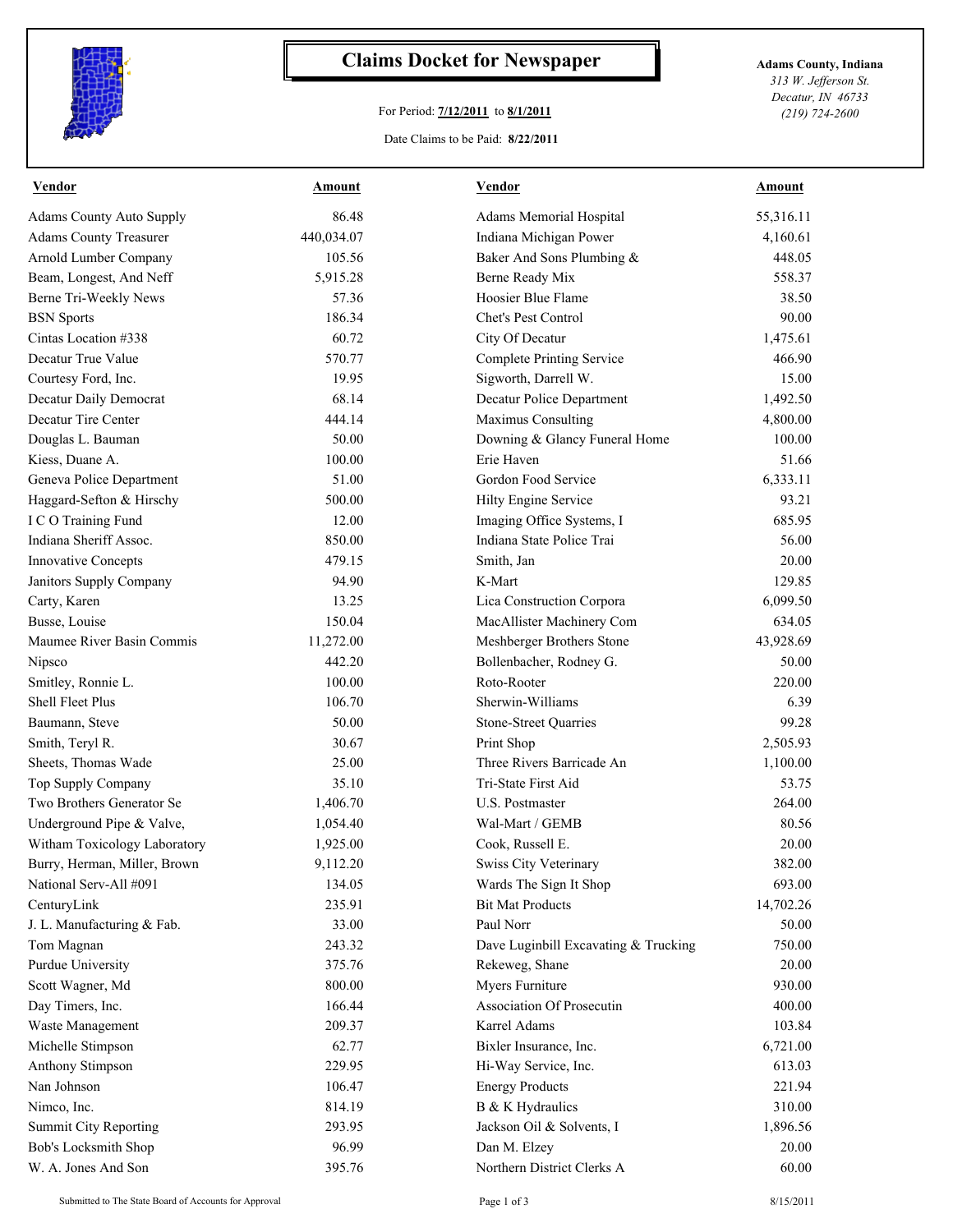| RDJ Specialties, Inc.                    | 542.08     | C & S Accessories                   | 1,060.00   |
|------------------------------------------|------------|-------------------------------------|------------|
| Rex Marbach                              | 55.50      | Tom Magnan/Special Needs            | 159.72     |
| Indiana Dept. Of Workforc                | 771.00     | Arthur J. Booth                     | 20.00      |
| Benicomp, Inc.                           | 131,499.01 | Harvest Land Co-op                  | 33,803.02  |
| Wal-Mart                                 | 140.39     | Adams County Truck Repair           | 48.75      |
| Advanced Imaging Solutions, Inc.         | 63.30      | Leslie W. Marckel                   | 20.00      |
| <b>ERS Wireless Communications</b>       | 532.55     | Michael G. Werling                  | 333.75     |
| Southeastern Equipment Company           | 48.24      | Troyer's                            | 3,796.52   |
| <b>Edwin Ford</b>                        | 20.00      | Randy Colclasure                    | 50.00      |
| Kendall Electric, Inc.                   | 101.91     | McKesson Medical - Surgical         | 97.66      |
| Dave Schirack Construction               | 2,605.00   | <b>Uricks Trucking</b>              | 3,762.00   |
| Tracy Heltz Noetzel                      | 203.28     | <b>GIS Product Solutions</b>        | 13,508.00  |
| Joseph M. Johnson, III                   | 219.88     | Wayne Fiechter                      | 213.25     |
| Kids Law                                 | 1,475.20   | Jeremy S. Gilbert                   | 267.00     |
| Kevin Burkhalter                         | 50.00      | Robert Barger                       | 20.00      |
| Alpine Falls, Inc.                       | 134.85     | William Borne                       | 149.66     |
| Indiana Public Defender Council          | 150.00     | Deborah A. Schantz                  | 141.00     |
| Daniel J. Michaels                       | 20.00      | Henry R. Mayer                      | 20.00      |
|                                          |            |                                     |            |
| Jeter Systems Corporation                | 413.01     | Extinguisher Co. No. 1              | 618.00     |
| <b>IVRA</b>                              | 150.00     | Verizon Wireless                    | 732.44     |
| <b>Stationair's Express</b>              | 891.11     | Landon Patterson                    | 1,558.22   |
| Karla Marbach                            | 168.79     | Hitchcock Concrete, Inc.            | 475.00     |
| ReusserDesign                            | 150.00     | Moore Medical Corporation           | 131.88     |
| Schwartz Blacksmith, LLC                 | 29.25      | CDW Government, Inc.                | 1,629.60   |
| <b>First National Bank</b>               | 355.63     | Gregory A. Cook                     | 20.00      |
| LBH Chemical & Industrial                | 655.00     | Fort Wayne Medical Laboratory       | 60.00      |
| Jeremy Wetter                            | 26.40      | Robert E. Rhoades                   | 50.00      |
| Gayla Reinhart                           | 32.94      | Richard F. Thompson                 | 113.08     |
| <b>IKON Office Solutions</b>             | 4,015.86   | Stan A. Stoppenhagen                | 20.00      |
| Commonwealth Engineers, Inc.             | 1,234.65   | Decatur Ace Hardware                | 1,114.96   |
| WM Imaging Solutions, Inc.               | 2,250.00   | Kevin McIntosh                      | 20.00      |
| First Response                           | 377.92     | Shruti A. Shukla, MD                | 800.00     |
| O'Reilly Auto Parts                      | 555.75     | William Grimm                       | 20.00      |
| Phil Eicher                              | 50.00      | Centurylink Communications          | 855.02     |
| Global Gov't/Ed                          | 4,995.07   | Purdue CES Education Fund           | 72.07      |
| Jamie M. Wetter                          | 105.60     | Anna Steiner                        | 50.00      |
| Central Customer Charges                 | 560.32     | Larry E. Mock                       | 1,208.00   |
| Courtesy Motors, Inc.                    | 455.66     | Treasurer, State of Indiana         | 112.20     |
| Eastern Alliance Insurance Company       | 4,226.95   | Eric Orr                            | 300.00     |
| Courtesy Ford                            | 162.58     | Sprint                              | 1,423.39   |
| Meyer Body Shop                          | 6,577.00   | Ebberts Seed and Chemical           | 1,774.63   |
| Brad J. Weber                            | 25.00      | Confirmdelivery.com                 | 278.80     |
| Indiana Department of Corrections        | 12,626.83  | Indigital Telecom                   | 4,011.88   |
| Alicia Bates                             | 125.00     | New Era Ag, LLC                     | 505.20     |
| Timothy R. Taylor                        | 20.00      | Asphalt Material, Inc.              | 198,513.71 |
| <b>Allstar Communications</b>            | 595.98     | Patterson Medical - Sammons Preston | 167.25     |
| Derek C. Augsburger                      | 20.00      | Patsy Smith                         | 225.00     |
| Best One Tire & Service                  | 520.24     | Mediacom, LLC                       | 76.50      |
| Todd A. Braun                            | 243.00     | Jerry Geimer Contracting            | 1,277.61   |
| Buttout.com                              | 1,675.00   | Sherwin - Williams Paints           | 911.20     |
| Robert Kabisch Attorney for Kinder Const | 24,480.76  | USI, Consultants, Inc.              | 33,250.00  |
| First Bank of Berne                      | 47.31      | Allen Superior Court                | 35.00      |
| Donna Wietfeldt                          | 500.00     | Julie Grindstaff                    | 500.00     |
| Kirk Sipe                                | 500.00     | Mapping Technologies, Inc.          | 70,955.00  |
| Logan Isch                               | 110.00     | Kendra Schlemmer                    | 12.00      |
| <b>Todd Thomas</b>                       | 25.00      | 2011 Indiana ESF-8 Conference       | 205.00     |